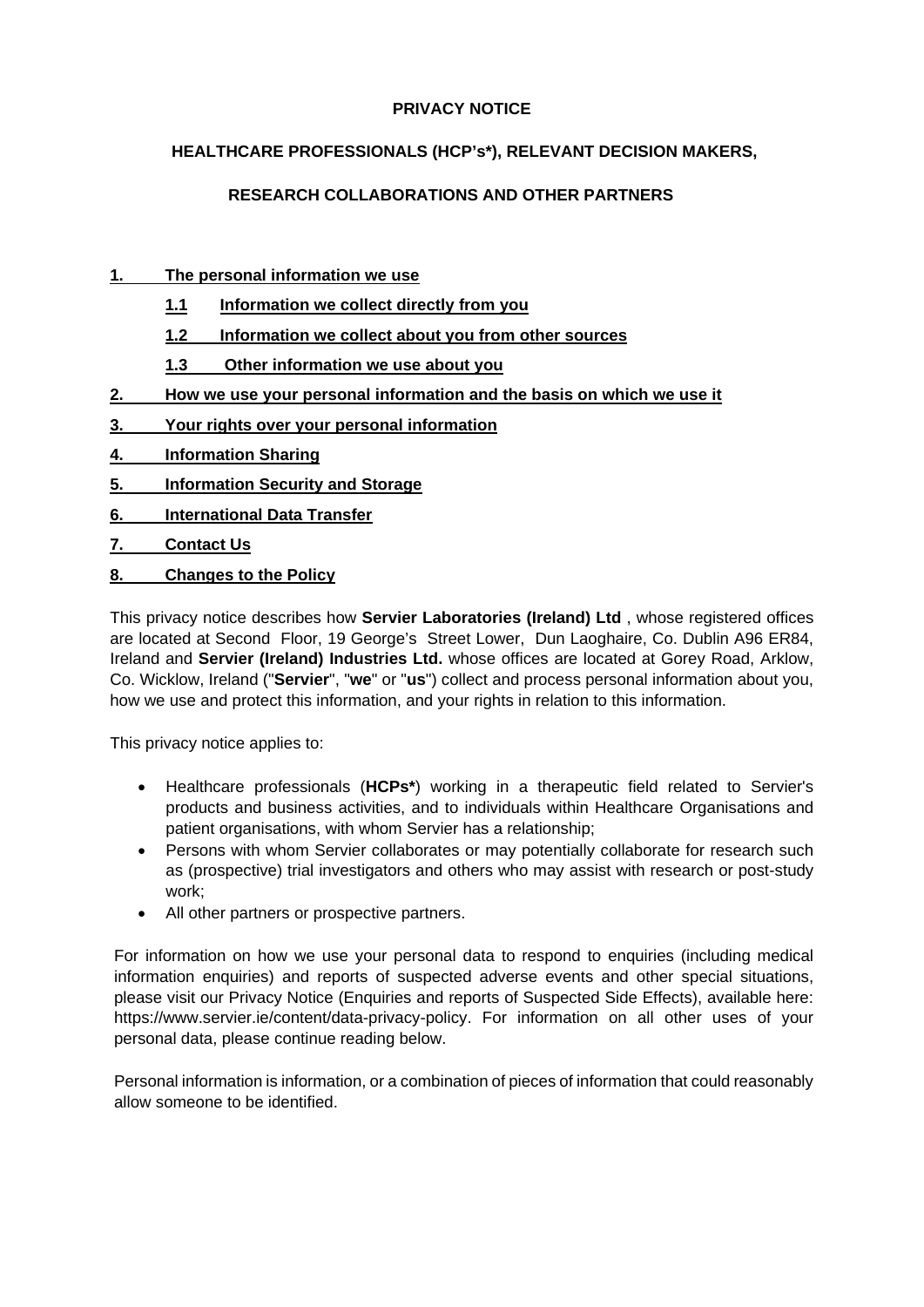#### <span id="page-1-0"></span>1. **PERSONAL INFORMATION WE USE**

We collect personal information from you directly (e.g. when you meet in person with one of our representatives) as well as from other sources as described below.

## <span id="page-1-1"></span>1.1 **Personal information we collect directly from you**

The categories of personal information that we collect directly from you are:

- (a) personal details (e.g. name, title)
- (b) contact details (e.g. business phone number, business email address, business address and any other contact details you provide us)
- (c) professional details (e.g. place of work, professional title and speciality)
- (d) enquiries and expressions of interest
- (e) any other information you provide to us or one of our representatives.

#### <span id="page-1-2"></span>1.2 **Information we collect about you from other sources**

We also collect information about you from public sources (including the websites of your employer or institution and social medial sites), from the Irish Medicines Directory and from the internet.

The categories of information that we collect about you from these other sources are:

- (a) personal details (e.g. name, title)
- (b) contact details (e.g. business phone number, business email address, business address)
- (c) professional details (e.g. place of work, professional title and speciality)
- (d) relevant professional history (e.g. CV, biography, publications, congress activities, education, membership/associations with institutions, conflicts of interest information, experience in clinical trials).

#### <span id="page-1-3"></span>1.3 **Other information we use about you**

Other information we use about you includes information generated by Servier, including the history of our relationship with you such as previous communications with us, information about the interactions you have with us and our representatives, details of previous services you have provided or projects or activities on which you have worked with us and details of your attendance at congresses, speaker meetings, advisory boards and other meetings.

We combine the information we collect from you directly with information collected from other sources and/or generated by us in our databases that record our relationship and interactions with HCPs, relevant decision makers and other partners.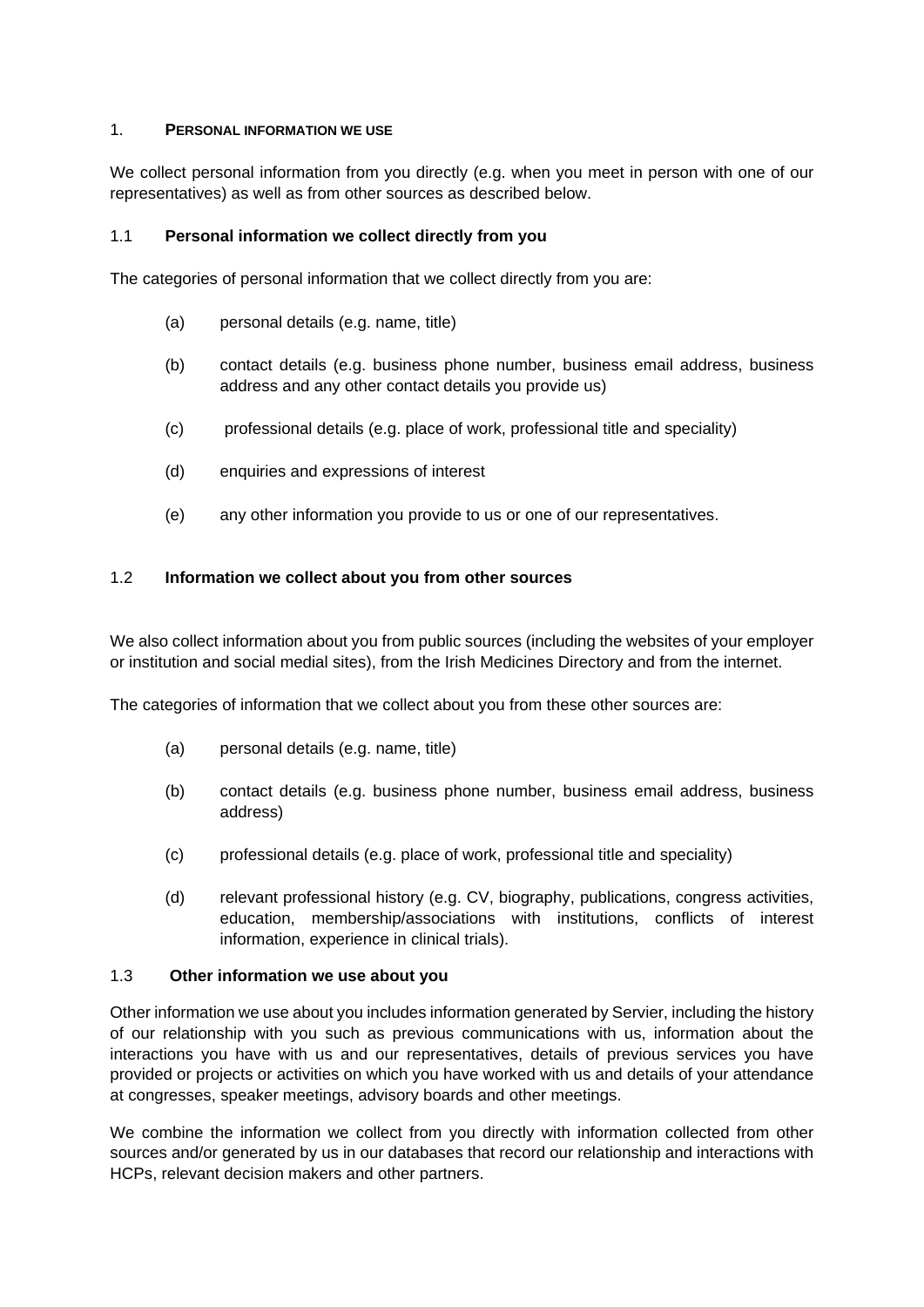#### <span id="page-2-0"></span>2. **HOW WE USE YOUR PERSONAL INFORMATION AND THE BASIS ON WHICH WE USE IT**

We use your personal information for the following purposes:

- (a) to identify opportunities, determine your suitability for and communicate with you in relation to current and future potential collaborations, projects and other activities on which we would like to work with you for example in relation to consultancy services, clinical trials and other research activities
- (b) to identify opportunities, determine your suitability for and invite you to attend and participate at congresses, advisory boards and other meetings that are relevant to your practice
- (c) to monitor our interactions with HCPs and relevant decision makers to ensure we are complying with our obligations under the IPHA Code in relation to promotional and other activities
- (d) for business planning and management including to monitor Servier's promotional activities and scientific information service and to monitor the performance of our employees through business analytics
- (e) to document compliance with our risk minimisation obligations to provide important product information to relevant HCPs
- (f) to exercise our legal rights where it is necessary to do so, for example to detect, prevent and respond to fraud claims, intellectual property infringement claims or other legal claims

We must have a legal basis to process your personal information. In most cases the legal basis will be one of the following:

- (a) to comply with our legal obligations and to cooperate with regulators and law enforcement bodies as described above
- (b) for the performance of a contract that we have with you or to take steps to enter into such a contract at your request
- (c) to meet our legitimate interests, in particular in relation to business management, to identify opportunities to work with you and to monitor our compliance with the IPHA Code. When we process personal information to meet our legitimate interests, we put in place robust safeguards to ensure that your privacy is protected and to ensure that our legitimate interests are not overridden by your interests or fundamental rights and freedoms.

## <span id="page-2-1"></span>3. **YOUR RIGHTS OVER YOUR PERSONAL INFORMATION**

You have certain rights regarding your personal information, subject to certain exceptions in accordance with applicable law. These include the following rights to:

• access your personal information. There may be some exceptions, for instance in the event of a manifestly unfounded or excessive request, or if the exercise of this right affects a legal investigation or the right of freedom of another data subject, which means you may not always receive all the information we process about you;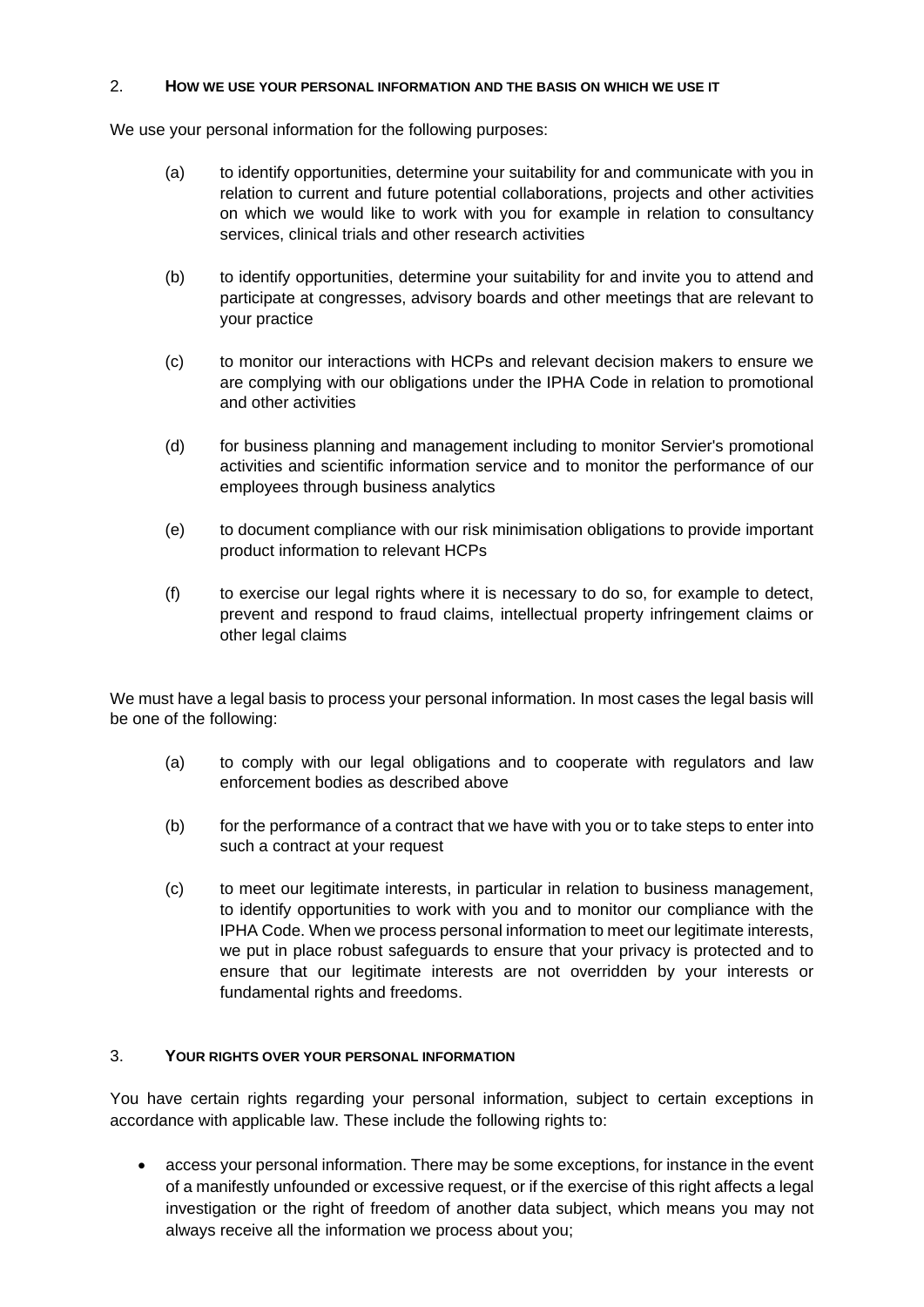- rectify any inaccurate information we hold about you:
- erase your personal information except in certain circumstances for example if it is necessary for us to process your personal information to comply with a legal obligation (as described in section 2 above) or for the establishment, exercise or defence of a legal claim;
- restrict our use of your personal information in certain circumstances;
- object to our use of your personal information in certain circumstances where we use your personal for our legitimate interests (as described in section 2 above); and
- lodge a complaint with your local data protection authority (the Data Protection Commission in Ireland ; https://www.dataprotection.ie).

If you would like to discuss or exercise such rights, please contact us at the details below.

We encourage you to contact us to update or correct your information if it changes or if the personal information we hold about you is inaccurate.

<span id="page-3-0"></span>We will contact you if we need additional information from you in order to honour your requests.

#### 4. **INFORMATION SHARING**

We may, under certain circumstances, share your personal information with third parties as below:

- **Service providers** (e.g. hosting providers) **and business partners** (e.g. contractual research organisations, travel and conferences agencies, agencies, hotels, air carriers etc.) who may also access to your personal data in order to provide their services.
- **Servier group companies.** Servier Laboratories (Ireland). Ltd is ultimately owned by Les Laboratoires Servier, so we work closely with other businesses and companies that fall under the Servier group family. We may share certain information about you with Les Laboratoires Servier and other Servier group companies such as Servier Laboratories Ltd and Servier Research and Development Ltd in UK where this is necessary for business planning purposes or to identify opportunities for you to work with our other affiliates. Information on the global presence of the Servier group can be found here: https://servier.com/en/company/global-presence/.
- **Law enforcement agencies, courts, regulators** (including appropriate medicines regulatory authorities in the European Union), government authorities or other third parties. We will share your personal information with these parties where we believe this is necessary to comply with a legal or regulatory obligation, or to support a legal or criminal investigation or otherwise to protect our rights or the rights of any third party.
- **Asset purchasers**. We may share your personal information with any third party that purchases, or to which we transfer, all or substantially all of our assets and business. Should such a sale or transfer occur, we will use reasonable efforts to try to ensure that the entity to which we transfer your personal information uses it in a manner that is consistent with this privacy notice.

Because we operate as part of a global business, the recipients referred to above may be located outside the jurisdiction in which you are located (or in which we provide the services). See the section on "International Data Transfer" below for more information.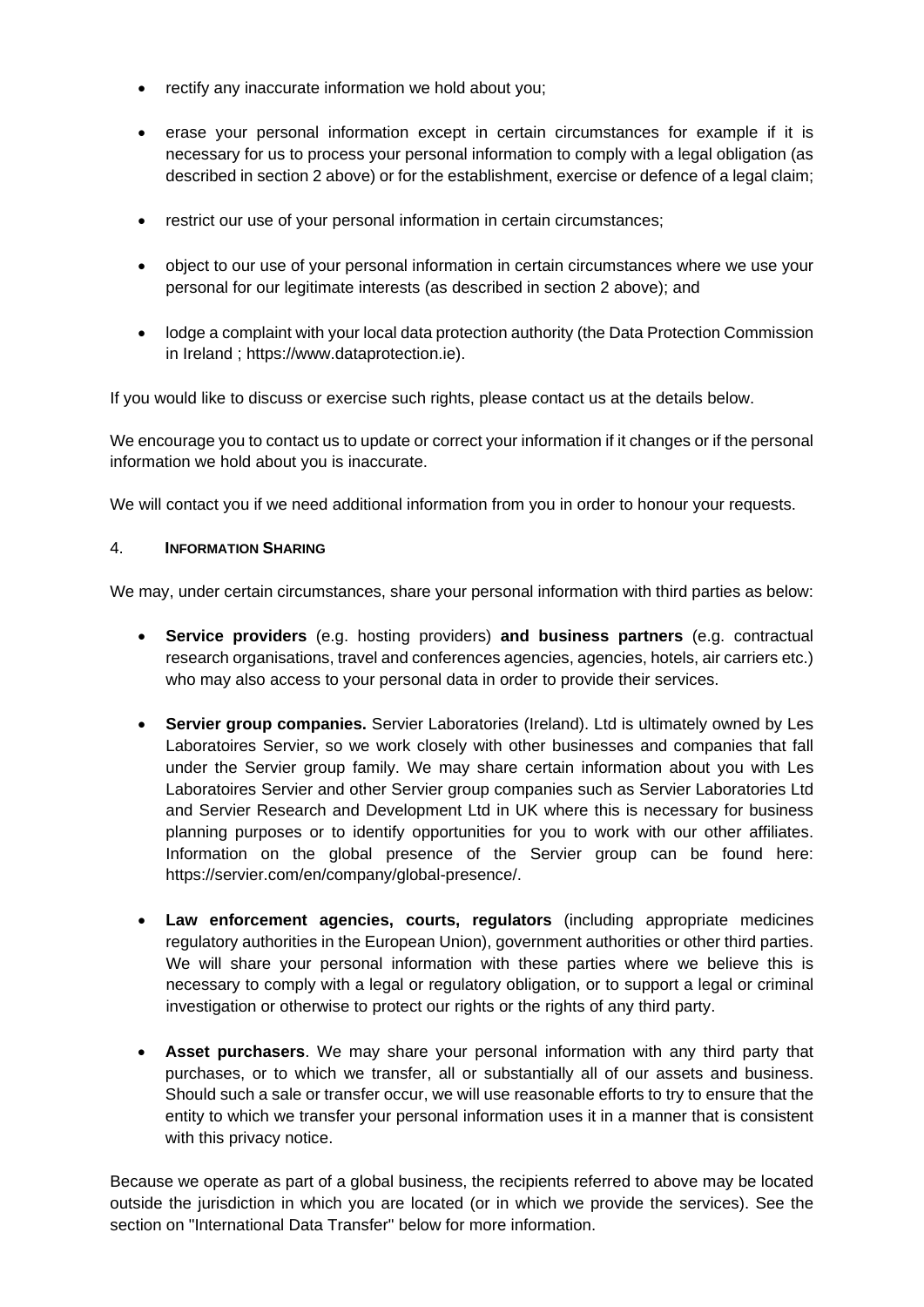## <span id="page-4-0"></span>5. **INFORMATION SECURITY AND STORAGE**

We implement technical and organisational measures to ensure a level of security appropriate to the risk to the personal information we process. These measures are aimed at ensuring the ongoing integrity and confidentiality of personal information. We evaluate these measures on a regular basis to ensure the security of the processing.

We will keep your personal information for the duration of our relationship with you and/or as long as you work in a field relevant to our products and business activities. If you no longer have a relationship with us and no long work in a relevant field, we will retain your personal information for a period of time that enables us to:

- Maintain records for business management and planning;
- Maintain records to evidence our compliance with our legal obligations described in section 2 above;
- Comply with record retention requirements under the law;
- Defend or bring any existing or potential legal claims; and/or
- Deal with any complaints from you regarding our products or services.

We will delete your personal information when it is no longer required for these purposes. If there is any information that we are unable, for technical reasons, to delete entirely from our systems, we will put in place appropriate measures to prevent any further processing or use of the data.

## <span id="page-4-1"></span>6. **INTERNATIONAL DATA TRANSFER**

Given the global nature of the Servier Group, we may transfer personal information including sensitive personal information to other entities of the Servier Group based outside Ireland to appropriately deal with your enquiry. A list of Servier Group entities and where they are based is available here: [https://servier.com/en/company/global-presence/](https://eur01.safelinks.protection.outlook.com/?url=https%3A%2F%2Fservier.com%2Fen%2Fcompany%2Fglobal-presence%2F&data=04%7C01%7CAlex.Ainscough%40servier.com%7C9e836ca1c9cd44e1b87b08d931b47019%7Ccc0a4ff694544e4b881b85f448dee2e3%7C0%7C0%7C637595473302024043%7CUnknown%7CTWFpbGZsb3d8eyJWIjoiMC4wLjAwMDAiLCJQIjoiV2luMzIiLCJBTiI6Ik1haWwiLCJXVCI6Mn0%3D%7C1000&sdata=VARRHbCGK3XB6y1R7nluI74foYPIUcDA3VCdM56v720%3D&reserved=0)

We have put in place appropriate safeguards (such as standard contractual clauses) in accordance with applicable legal requirements to ensure that your data is adequately protected. For more information on the appropriate safeguards in place, please contact us at the details below.

In addition, your personal information may be transferred to, stored, and processed by our partners outside of Europe due to its international presence. They must implement appropriate data transfer safeguards to ensure an adequate level of protection for personal information under European Union law.

## <span id="page-4-2"></span>7. **CONTACT US**

**Servier Laboratories (Ireland) Ltd. / Servier (Industries) Ireland Ltd.** is the controller responsible for the personal information we collect and process.

If you have questions or concerns regarding the way in which your personal information has been used, please contact us using the contact details below:

## **Servier Laboratories (Ireland) Ltd.**

- The Data Protection Relay can be contacted at: dataprivacy-dublin@servier.com
- Telephone: 01 663 8110
- Post: Servier Laboratories (Ireland) Ltd, Second Floor, 19 George's Street Lower, Dun Laoghaire, Co. Dublin A96 ER84, Ireland